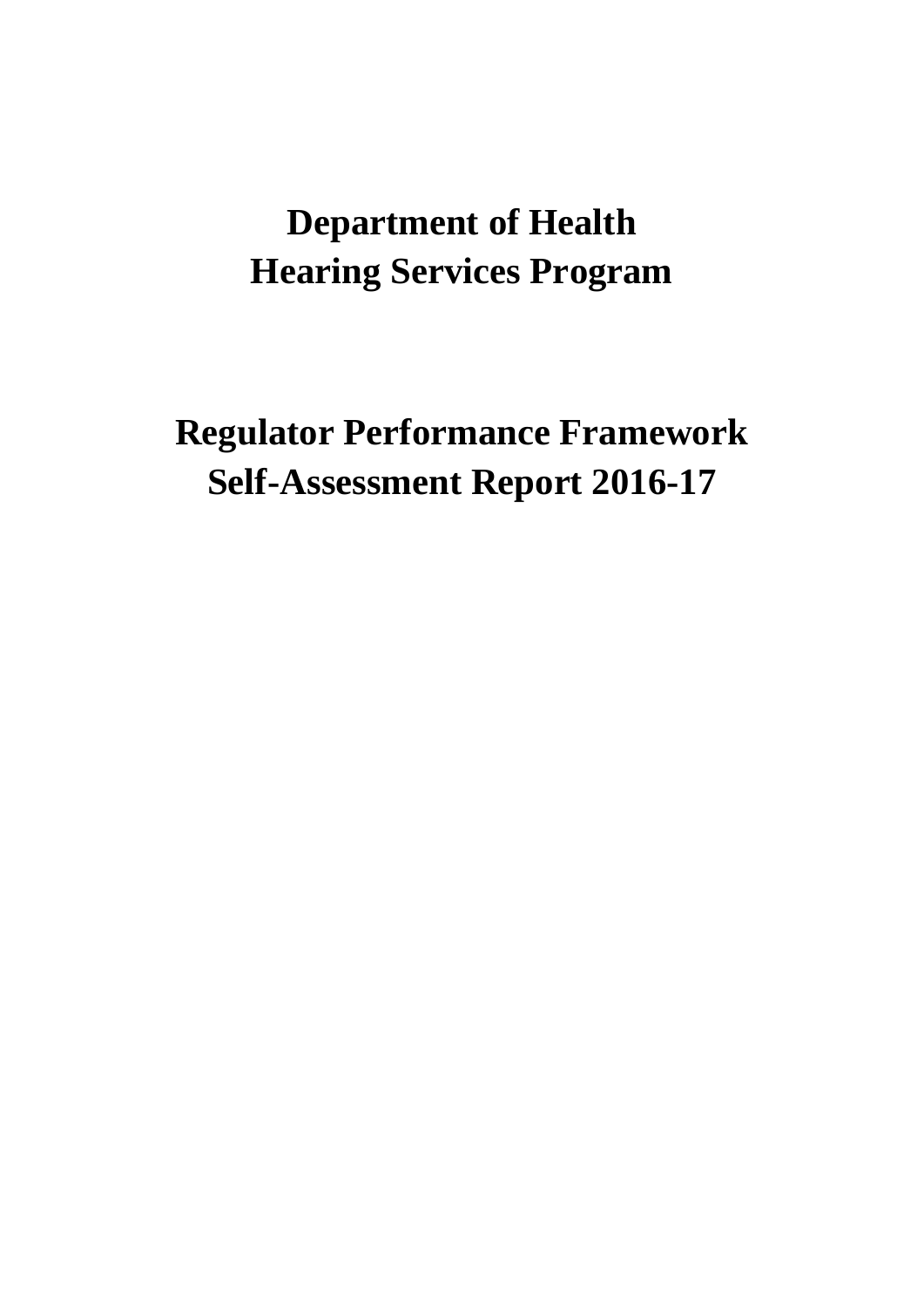### **Introduction**

The Hearing and Diagnostic Imaging Services (HDIS) Branch, within the Australian Government Department of Health (DoH), is a Commonwealth regulator that administers, monitors, and enforces regulation related to the Hearing Services Program (the program), and is required to implement the [Regulator Performance Framework.](https://www.cuttingredtape.gov.au/resources/rpf)

The program regulates and contracts hearing service providers and suppliers of Assistive Hearing Technology (AHT) to achieve Outcome 4.2 in the Health Portfolio Budget Statements (PBS):

*Reducing the incidence and consequence of avoidable hearing loss in the Australian community through research and providing access to high quality hearing services and devices.*

DoH administers the *Hearing Services Administration Act 1997* (the Act), five other pieces of legislation, and numerous quasi legislative instruments, to ensure hearing services provided and hearing devices fitted under the program meet acceptable standards of quality, safety, and efficacy.

The program supports pensioners, veterans and serving personnel, children and young people, Aboriginal and Torres Strait Islander clients, and those with complex hearing problems to access hearing assessments, rehabilitation, and hearing devices, via a network of private and public service providers.

DoH uses risk based auditing to ensure program clients are receiving appropriate services and that service providers are complying with program requirements. DoH investigates complaints it receives to determine any necessary regulatory action.

During 2016-17 the DoH continued to actively seek and implement activities that reduce the regulatory burden on the hearing sector and address areas identified for improvement in the 2015-16 self-assessment report, as follows:

- Clear and concise consultation documents made available for review for a sufficient amount of time and enabling a broad range of stakeholders to consider and contribute feedback.
- Further updates and streamlining of the Audit and Compliance processes such as risk profiling, timeframes, sharing of information procedures, and capacity to audit.
- Improve understanding for stakeholders of the Compliance Monitoring and Support Framework with the publication of the updated Framework on the program website.
- Ensure stakeholder concerns are captured in the NDIS Transition Plan and will continue to be worked through until mid-2019.

Overall performance against each KPI has been assessed using the following rating scale.

| <b>Excellent</b>                                                          | <b>Very Good</b>                                                                                                                                           | Good                                                                      | Fair                                                                 | Poor                                                                        |
|---------------------------------------------------------------------------|------------------------------------------------------------------------------------------------------------------------------------------------------------|---------------------------------------------------------------------------|----------------------------------------------------------------------|-----------------------------------------------------------------------------|
| Strong performance<br>against all the<br>measures under the<br><b>KPI</b> | Strong performance<br>against majority of<br>the measures under<br>the KPI and no<br>evidence of<br>negative/poor<br>performance<br>against any<br>measure | Average<br>performance<br>against the<br>measures under the<br><b>KPI</b> | Poor performance<br>against some<br>measures under the<br><b>KPI</b> | Poor performance<br>against most of the<br>measures under the<br><b>KPI</b> |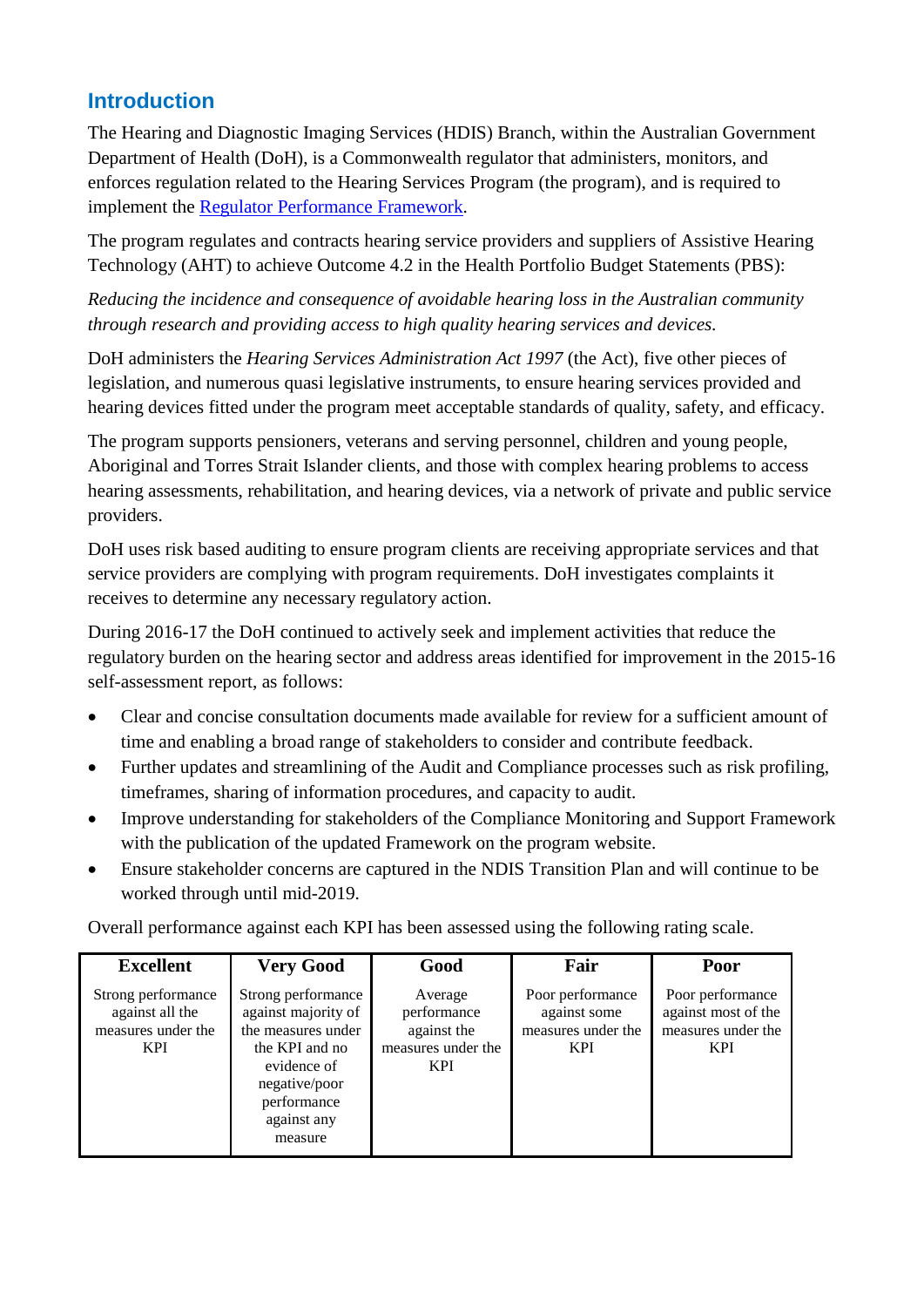### **2016-17 Performance Reporting**

#### **Measure HDIS Evidence Metric Evidence** 1. Regulators demonstrate an understanding of the operating environment of the industry or organisation, or the circumstances of individuals and the current and emerging issues that affect the sector. We initiate and participate in stakeholder meetings, events, industry conferences and working groups. We consulted with stakeholders on a range of matters including: The review of [Service Items and Fees,](http://www.hearingservices.gov.au/wps/portal/hso/site/about/national%20disability%20insurance%20scheme/review%20of%20services%20items%20and%20fees/!ut/p/a1/vZFLc4IwFIX_SrpwmUkKROOS8VW06nRqW2DjhBAkLSRIoq3_vmHGbX1smt3NnDnnfvegFMUoVewod8xKrVjVzWl_u3gh_ccIewv6vp7iMFy9Pc-ngYfXGH2gFKVc2caWKCmNBlwrK5Tt4eaQVZL3cKlr0cMs0wf3qc7GIJeGZbKS9gSkMoeWKS6A4aXoxK04SvENdAGMaI-SCwOkFbUBTOWgEMJ0oQ2XOUpYnw4opwHMic9hEJAMDv3ch0FBMGOEDLPccxSJo8B_vBDfBHlBgslZcCEicTsMth4dh0_D4DFaT6IJDkezzXxGI282Juj1TqjLhht8t-H82hncGeXnfp-GrvGu5R-L4v-r3KV77XK03DkoZksoVaFRfIs7iq-7N3VN_RP8KlYryDJ68qvdwy_w1DZq/dl5/d5/L2dBISEvZ0FBIS9nQSEh/) and Supply of AHT arrangements; and • facilitated the development of a Safety and Quality [Framework for the hearing services](http://www.hearingservices.gov.au/wps/portal/hso/site/about/whoarewe/service_delivery_framework/!ut/p/a1/rVFNc4IwEP0r7cFjJhuINB4Zv4pWmU5tC1yYAFFSgSBGrP_eMNMeS-tM97Y7-96-tw9HOMBRxVu541qqihddHznx8nnoEA-sJXvzZ-C669enxYxa4AN-xxGO0krXOsdhflR3qaq0qPQA6lNSyHQAuSrFAHiiTmZ4zhVvxNkMjqJpZSriTBSyFc0l3ja8FGfV7DvGOpUZDpMRZ4RTgojjUEQBADGWOSixKeNEMEpSy0gMjUT4oVz4k4OeFRh-LfScCI2Gh9hiE_dxRInnT70puOP5ZjFnnjWfDPHLjab6CTdwM-HitzeYN8qPwyFyTZxdhJ8aB_-Up6G2mtV4tTOKuc6RrLYKB99QHPRA67Jk9gXtt-s14gm72MXu_grpgi3e/dl5/d5/L2dBISEvZ0FBIS9nQSEh/) sector. • The National Disability Insurance Scheme (NDIS) transition arrangements. We employ audiologists who maintain industry involvement, to inform understanding of the operating environment, the circumstances of individuals and current and emerging sector issues. • There has been up to two audiologists employed during 2016-17 who have maintained their qualifications by participating in professional education development activities. • Staff attended and participated in Hearing [Awareness Week 2016.](http://www.health.gov.au/internet/ministers/publishing.nsf/Content/health-mediarel-yr2016-wyatt005.htm) We undertake environmental scanning, including reviews of relevant literature reports. • We consulted with the hearing sector and reviewed and utilised research and other hearing literature to provide input to policy development and program improvements. • We contributed to professional magazines and other sources regarding current NDIS transition arrangements and the ongoing program reform work. 2. Regulators take action to minimise the potential for unintended negative impacts of regulatory activities on regulated entities or affected supplier industries and supply chains. Feedback mechanisms provide opportunities for stakeholders to comment on proposed program changes, to minimise potential for unintended impacts. • We consulted on proposed program changes through regular meetings with Professional Peak Bodies and stakeholders as well as communications on the [hearingservices.gov.au](http://hearingservices.gov.au/wps/portal/hso/site/HSOHome/!ut/p/a1/04_Sj9CPykssy0xPLMnMz0vMAfGjzOK9A03NDD0NjLwtwvzdDBwd_UJ9vNxMjAy8DYAKIoEKDHAARwNC-sP1o_AqMTCFKsBjRUFuhEGmo6IiAGbW_L4!/dl5/d5/L2dBISEvZ0FBIS9nQSEh/) website, which includes a [feedback](http://www.hearingservices.gov.au/wps/portal/hso/site/eligibility/clientinfo/feedback%20and%20complaints/!ut/p/a1/rVLLbsIwEPwVeuBoeRPycI4WBRooQVVfSS7IcRLiktghuAj-Hkeq1BNQpPq28uzs7M7gFMc4lewgNkwLJVnd16m3Xry4nhWCvSAfqylQGr0_z6eODdTCnzjFKZe61RVOqr0acCV1IfUQ2u-sFnwIlWqKIZSqGxSHojspaSpeC4MRslTmpyjyjPHtgMncdDdtzYTU-5635SLHiQt54BIPkOORHDkMLJQ5I45I5npBXvp2AI4RmhihcOFR-NMeVyDg_gCujEiMBn9tk0f6FDhWuJqEE6Dj2dt8RkJ75lv49c6lbhD6dxPOb53BnNHuluPlxtAyXaHeIhz_2oXjS3aZTvG126XUxKGPwFHj-F_z0DYNGZ3QtowixDJyOrrJwxn_YA8n/dl5/d5/L2dBISEvZ0FBIS9nQSEh/) link to an enquiry and feedback [form.](http://www.hearingservices.gov.au/wps/wcm/connect/hso/hso+content/public/webform/feedbackform) • Hearing service providers, AHT manufacturers and other hearing sector organisations are encouraged to express their concerns or comments regarding program changes to ensure we fully understand the implications of these changes in the hearing sector. Feedback is also collected from hearing service

#### **1. Regulators do not unnecessarily impede the efficient operation of regulated entities**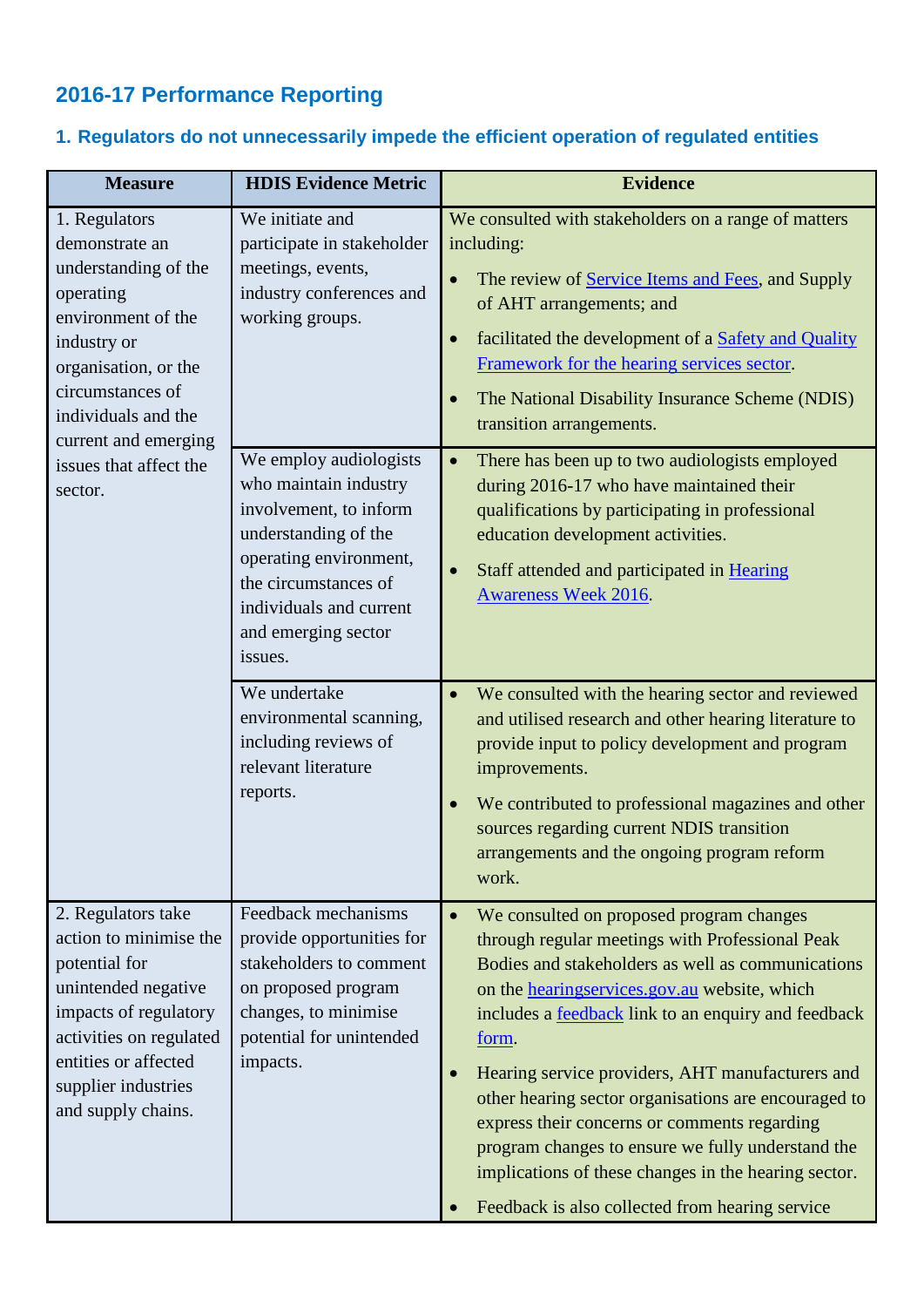| <b>Measure</b>                                                                                                                         | <b>HDIS Evidence Metric</b>                                                                                                           | <b>Evidence</b>                                                                                                                                                                                                                                                                                                                                                                                                                                                                                                                                                                                                                                                                                                                                                                                                                                                                                                                                                                                                                                                                                                                                                                                                                                                                                                           |
|----------------------------------------------------------------------------------------------------------------------------------------|---------------------------------------------------------------------------------------------------------------------------------------|---------------------------------------------------------------------------------------------------------------------------------------------------------------------------------------------------------------------------------------------------------------------------------------------------------------------------------------------------------------------------------------------------------------------------------------------------------------------------------------------------------------------------------------------------------------------------------------------------------------------------------------------------------------------------------------------------------------------------------------------------------------------------------------------------------------------------------------------------------------------------------------------------------------------------------------------------------------------------------------------------------------------------------------------------------------------------------------------------------------------------------------------------------------------------------------------------------------------------------------------------------------------------------------------------------------------------|
|                                                                                                                                        |                                                                                                                                       | providers through the annual audit self-assessment<br>process and after closure of audits.                                                                                                                                                                                                                                                                                                                                                                                                                                                                                                                                                                                                                                                                                                                                                                                                                                                                                                                                                                                                                                                                                                                                                                                                                                |
| 3. Regulators<br>implement continuous<br>improvement<br>strategies to reduce<br>the costs of<br>compliance for those<br>they regulate. | Within legislative<br>constraints, we<br>implement continuous<br>business improvements<br>to reduce compliance<br>costs for industry. | Most paper-based manual claim functions have<br>$\bullet$<br>been automated through the Hearing Services<br>Online (HSO) portal, creating efficiencies for<br>service providers.<br>We continued to comply with the <b>Electronic</b><br>$\bullet$<br>Signatures Policy enabling contracts and other<br>documents with signatures to be accepted<br>electronically, providing time and paper/postage<br>cost efficiencies for hearing service providers and<br>manufacturers.<br>We have made it possible, by setting up drop boxes<br>using DoH's Electronic Data Warehouse, for<br>hearing service providers to submit client files,<br>requested for audit purposes electronically, again<br>providing time and paper/postage costs efficiencies.<br>This has the added advantage of ensuring continuity<br>of service for clients, as the actual files do not need<br>to be sent to Hearing Services.<br>We have expanded our Compliance Support<br>Framework so that support now starts with the<br>accreditation process. We address potential non-<br>compliance signals detected in applications for<br>accreditations by offering pre-accreditation advice<br>and support. This reduces the likelihood of non-<br>compliance, which could otherwise be costly for<br>newly accredited hearing service providers. |
|                                                                                                                                        | <b>Self-assessed rating:</b>                                                                                                          | Very Good                                                                                                                                                                                                                                                                                                                                                                                                                                                                                                                                                                                                                                                                                                                                                                                                                                                                                                                                                                                                                                                                                                                                                                                                                                                                                                                 |

# **2. Communication with regulated entities is clear, targeted and effective.**

| <b>Measure</b>            | <b>HDIS Evidence Metric</b> | <b>Evidence</b>                                |
|---------------------------|-----------------------------|------------------------------------------------|
| 1. Regulators provide     | Guidance and                | Our website is structured to include three     |
| guidance and              | information is:             | homepage tabs with information tailored to     |
| information that is up    | Available on the            | specific users or program information:         |
| to date, clear,           | hearing services            | 'professionals', 'everyone', and 'about the    |
| accessible and concise    | website.                    | program', which improves navigation and access |
| through media             |                             | to information for these user groups.          |
| appropriate to the target | Provided directly to        | Our website hosts policies, frameworks, and    |
|                           | stakeholder groups          |                                                |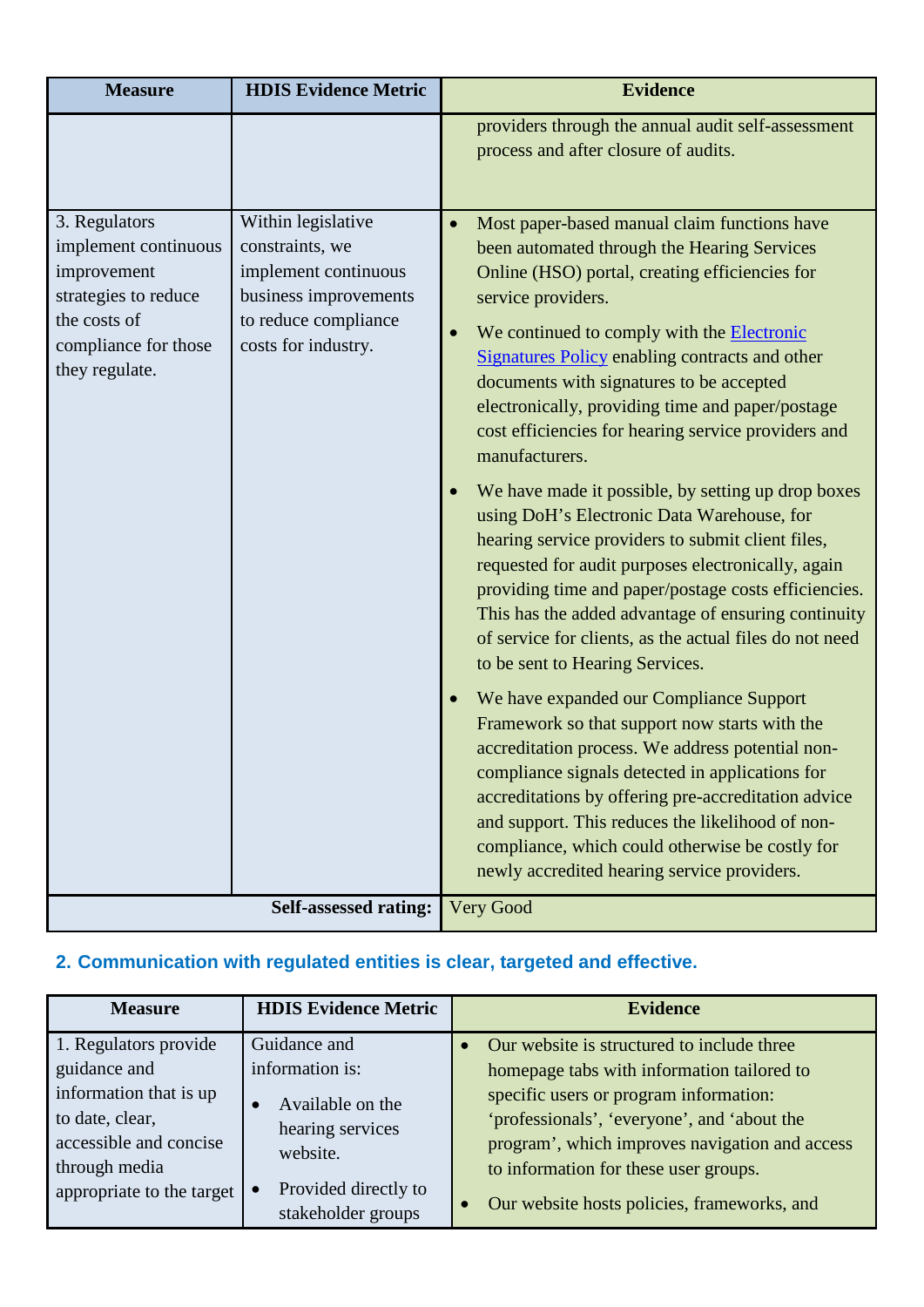| <b>Measure</b>                                                                                                                                                                                                                | <b>HDIS Evidence Metric</b>                                                                                                                                 | <b>Evidence</b>                                                                                                                                                                                                                                                                                                                                                                                                                                                                                                                                                                                                                                                                                                                                         |
|-------------------------------------------------------------------------------------------------------------------------------------------------------------------------------------------------------------------------------|-------------------------------------------------------------------------------------------------------------------------------------------------------------|---------------------------------------------------------------------------------------------------------------------------------------------------------------------------------------------------------------------------------------------------------------------------------------------------------------------------------------------------------------------------------------------------------------------------------------------------------------------------------------------------------------------------------------------------------------------------------------------------------------------------------------------------------------------------------------------------------------------------------------------------------|
| audience.                                                                                                                                                                                                                     | via input to their<br>newsletters.<br>Provided by seminar<br>to interested groups.                                                                          | legislation, including the Compliance Monitoring<br>and Support Framework; Regulator Performance<br>Framework; Service Delivery Framework; Service<br>Provider Contract; Deed of Standing Offer; and<br>legislative instruments.                                                                                                                                                                                                                                                                                                                                                                                                                                                                                                                        |
| 2. Regulators consider<br>the impact on regulated<br>entities and engage<br>with industry groups<br>and representatives of<br>the affected<br>stakeholders before<br>changing policies,<br>practices or service<br>standards. | Consultation with<br>affected stakeholders is<br>undertaken before<br>processes are changed.                                                                | We consulted with a range of external<br>stakeholders through the Review of Service Items<br>and Fees, and Supply of AHT. The approach<br>included individual and small group meetings and<br>surveys with both hearing service providers and<br>manufacturers with the opportunity to respond to a<br>Public Discussion Paper. This was independently<br>facilitated by PricewaterhouseCoopers, with all<br>findings being de-identified in reports to the DoH.<br>We participated in a hearing sector<br>implementation steering group in the development<br>of a Service Delivery Framework for hearing<br>services in Australia.<br>Information on NDIS transition arrangements<br>continues to be updated and published on the<br>program website. |
| 3. Regulators'<br>decisions and advice<br>are provided in a timely<br>manner, clearly<br>articulating<br>expectations and the<br>underlying reasons for<br>decisions.                                                         | Audit reports are<br>processed in accordance<br>with the Compliance<br>Monitoring and Support<br>Framework.                                                 | Audit reports are processed in accordance with<br>current standard operating procedures (SOPs) that<br>support consistent implementation of the<br>Compliance Monitoring & Support Framework.                                                                                                                                                                                                                                                                                                                                                                                                                                                                                                                                                           |
| 4. Regulators' advice is<br>consistent and supports<br>predictable outcomes.                                                                                                                                                  | Policies and frameworks<br>are available on the<br>program website.<br><b>Standard Operating</b><br>Procedures are<br>documented for internal<br>processes. | In 2016-17 SOPs were reviewed and streamlined<br>as required following an internal restructure, and<br>subsequently communicated to staff to maintain<br>effective internal processes.<br>The Framework provides a transparent, consistent,<br>proportionate compliance response to non-<br>compliances found during audits.                                                                                                                                                                                                                                                                                                                                                                                                                            |
|                                                                                                                                                                                                                               | <b>Self-assessed rating:</b>                                                                                                                                | <b>Very Good</b>                                                                                                                                                                                                                                                                                                                                                                                                                                                                                                                                                                                                                                                                                                                                        |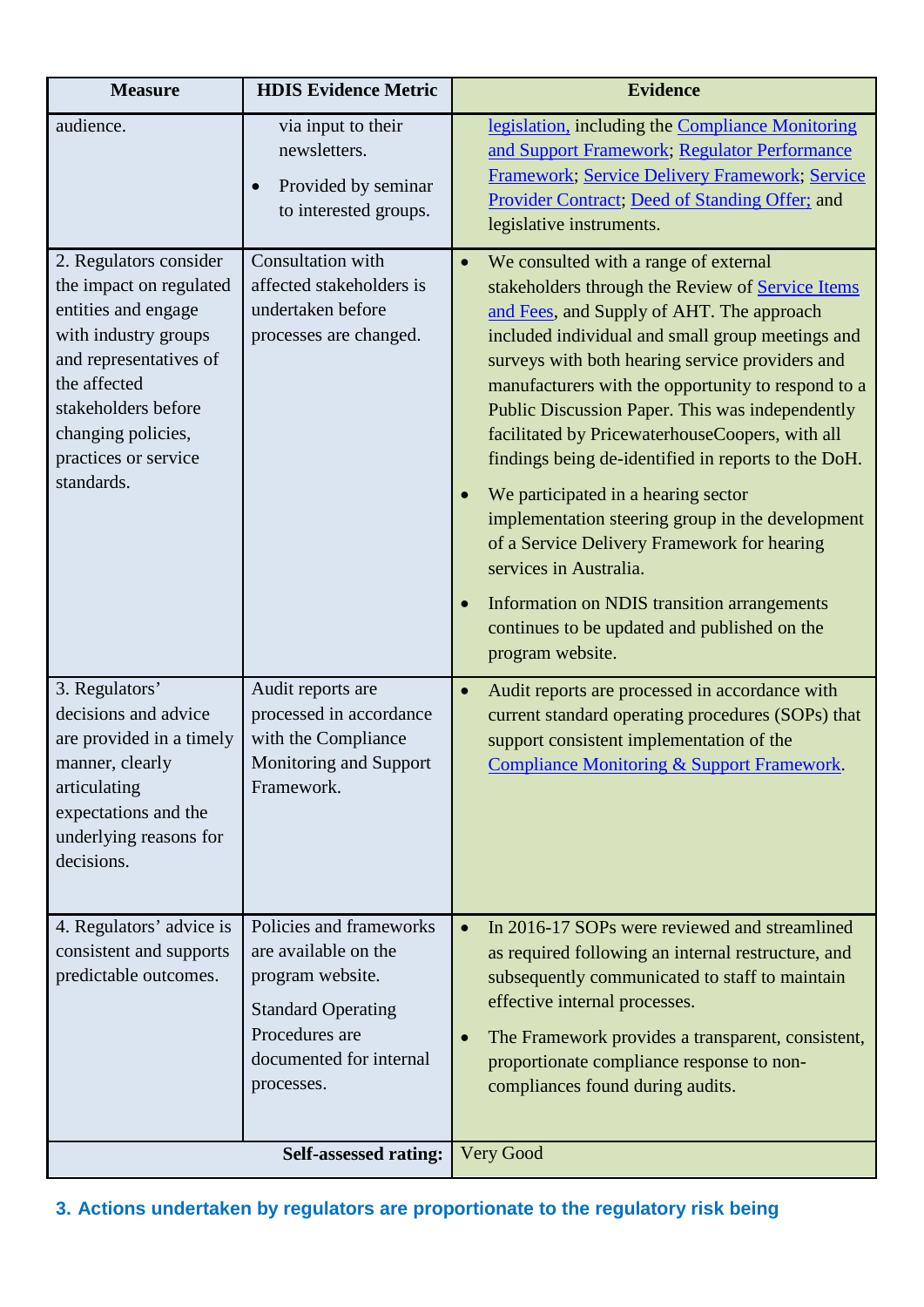#### **managed.**

| <b>Measure</b>                                                                                                                                                                                                                                                                                                  | <b>HDIS Evidence Metric</b>                                                                                                                                                                                                                        | <b>Evidence</b>                                                                                                                                                                                                                                                                                                                                                                                                                                                                                                                                                                                                                                                                                                                                                                           |
|-----------------------------------------------------------------------------------------------------------------------------------------------------------------------------------------------------------------------------------------------------------------------------------------------------------------|----------------------------------------------------------------------------------------------------------------------------------------------------------------------------------------------------------------------------------------------------|-------------------------------------------------------------------------------------------------------------------------------------------------------------------------------------------------------------------------------------------------------------------------------------------------------------------------------------------------------------------------------------------------------------------------------------------------------------------------------------------------------------------------------------------------------------------------------------------------------------------------------------------------------------------------------------------------------------------------------------------------------------------------------------------|
| 1. Regulators apply a risk-<br>based, proportionate<br>approach to compliance<br>obligations, engagement<br>and regulatory enforcement<br>actions.                                                                                                                                                              | The Compliance<br>Monitoring and Support<br>Framework provides a<br>proportionate approach<br>to regulation compliance.                                                                                                                            | Audits are completed in accordance with the<br><b>Compliance Monitoring &amp; Support</b><br>Framework, which describes the risk-based<br>approach to audit and compliance, including<br>proportionate responses to regulatory non-<br>compliance.<br>The severity of the non-compliance and the<br>attitude of the regulated entity towards<br>compliance are taken into account in<br>determining an appropriate response to non-<br>compliance. This response can range from<br>provision of support and education through to<br>taking legal action.                                                                                                                                                                                                                                  |
| 2. Regulators' preferred<br>approach to regulatory risk<br>is regularly reassessed.<br>Strategies, activities and<br>enforcement actions are<br>amended to reflect changing<br>priorities that result from<br>new and evolving<br>regulatory threats, without<br>diminishing regulatory<br>certainty or impact. | Risk and compliance<br>procedures support<br>governance of the<br>program and are<br>reviewed regularly.<br>Mechanisms and<br>opportunities are<br>available for stakeholders<br>to provide feedback<br>about regulatory<br>compliance activities. | The risk based audit and compliance<br>$\bullet$<br>processes, documented in the Compliance<br>Monitoring & Support Framework, align with<br>program requirements.<br>The risk register and audit processes were<br>reviewed in 2016-17.<br>Stakeholders are able to use a range of<br>mechanisms to provide feedback on<br>regulatory compliance including:<br>Survey's following closure of the audit<br>$\circ$<br>process<br>consultations page on the program<br>O<br>website;<br>via the hearing@health.gov.au mail box;<br>$\circ$<br>meetings and communications with<br>$\circ$<br>targeted stakeholders on specific issues,<br>including contracted service provider<br>notices (CSPNs), which invite comment<br>and feedback; and the feedback link on<br>the program website. |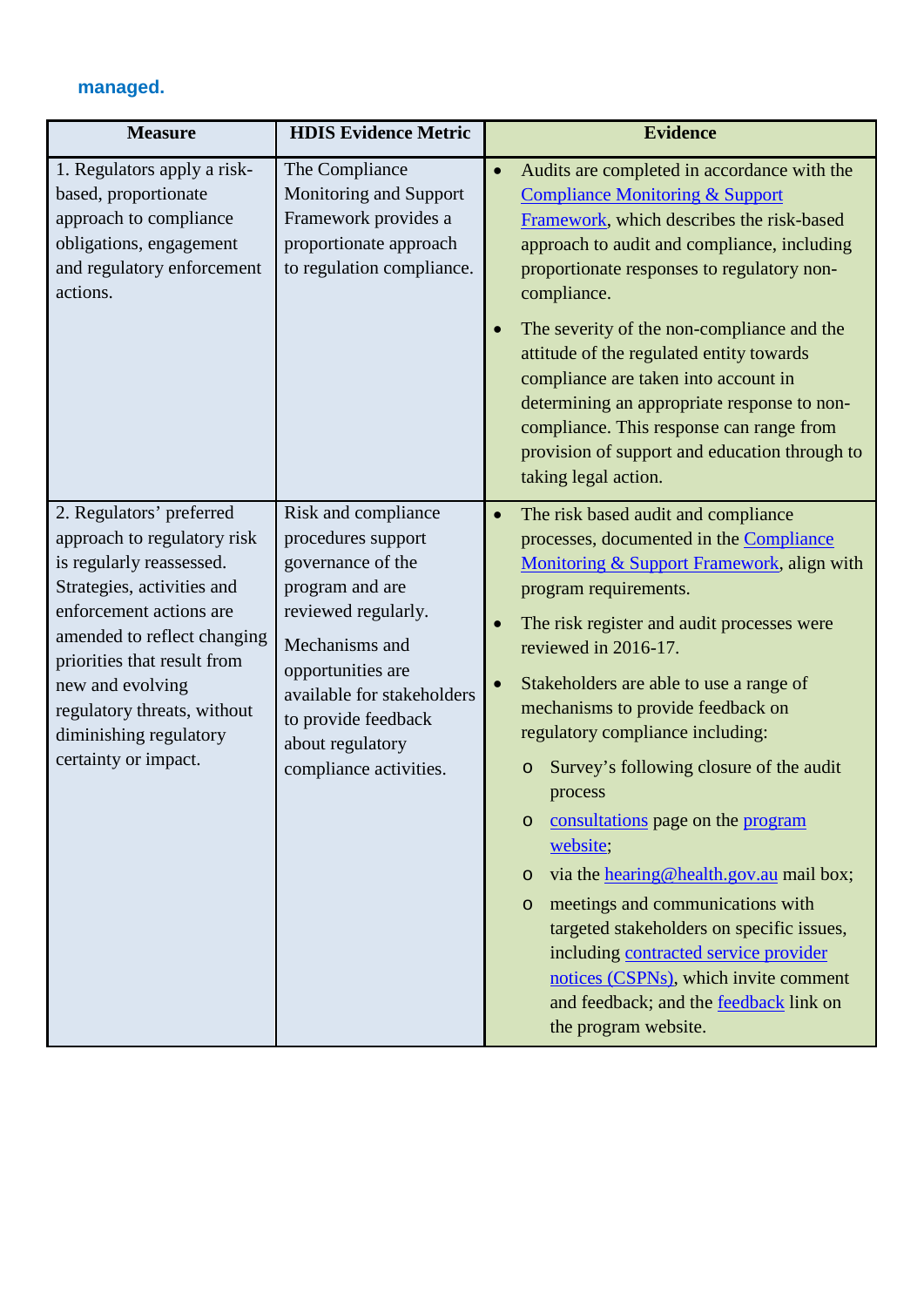| <b>Measure</b>                                                                                                                                                                                                                                                                | <b>HDIS Evidence Metric</b>                                                                                                                                                                                                       | <b>Evidence</b>                                                                                                                                                                                                                                                                                                                                                                |
|-------------------------------------------------------------------------------------------------------------------------------------------------------------------------------------------------------------------------------------------------------------------------------|-----------------------------------------------------------------------------------------------------------------------------------------------------------------------------------------------------------------------------------|--------------------------------------------------------------------------------------------------------------------------------------------------------------------------------------------------------------------------------------------------------------------------------------------------------------------------------------------------------------------------------|
| 3. Regulators recognise the<br>compliance record of<br>regulated entities, including<br>using earned autonomy<br>where this is appropriate.<br>All available and relevant<br>data on compliance,<br>including evidence of<br>relevant external<br>verification is considered. | Multiple indicators<br>(claiming data,<br>complaints, referrals etc.)<br>are used to assess risk<br>biannually.<br>Compliance responses<br>and actions are reduced<br>for regulated entities with<br>a good compliance<br>record. | A compliance risk register, reviewed in 2016-<br>$\bullet$<br>17, is maintained. The register is used to track<br>risk indicators that identify service providers<br>that present the greatest risk of non-<br>compliance with program requirements.<br>Through the register, risks are analysed to<br>prioritise those service providers that will be<br>scheduled for audit. |
| <b>Self-assessed rating:</b>                                                                                                                                                                                                                                                  |                                                                                                                                                                                                                                   | Very Good                                                                                                                                                                                                                                                                                                                                                                      |

# **4. Compliance and monitoring approaches are streamlined and coordinated.**

| <b>Measure</b>                                                                                                                                                                                                                                                                                                                                                                                                  | <b>HDIS Evidence Metric</b>                                                                                   | <b>Evidence</b>                                                                                                                                                                                                                                                                                                                                                                                                                                                    |
|-----------------------------------------------------------------------------------------------------------------------------------------------------------------------------------------------------------------------------------------------------------------------------------------------------------------------------------------------------------------------------------------------------------------|---------------------------------------------------------------------------------------------------------------|--------------------------------------------------------------------------------------------------------------------------------------------------------------------------------------------------------------------------------------------------------------------------------------------------------------------------------------------------------------------------------------------------------------------------------------------------------------------|
| 1. Regulators' information<br>requests are tailored and only<br>made when necessary to secure<br>regulatory objectives, and only<br>then in a way that minimises<br>impact.<br>2. Regulators' frequency of<br>information collection is<br>minimised and coordinated<br>with similar processes<br>including those of other<br>regulators so that, as far as<br>possible, information is only<br>requested once. | A Stakeholder Engagement<br>Plan, reviewed annually,<br>advises stakeholders when<br>consultation will occur. | The 2016-17 Stakeholder Engagement<br>$\bullet$<br>Plan advised stakeholders on planned<br>consultations and the opportunities to<br>provide input.<br>A Stakeholder Engagement Plan<br>$\bullet$<br>ensured a coordinated approach to<br>contacting stakeholders for the<br>collection of input and information.                                                                                                                                                  |
| 3. Regulators utilise existing<br>information to limit the reliance<br>on requests from regulated<br>entities and share the<br>information among other<br>regulators, where possible.                                                                                                                                                                                                                           | <b>Existing information sources</b><br>will be considered prior to<br>any requests of stakeholders.           | We continued to use information and<br>data from existing information<br>technology sources including the HSO<br>portal and the Department of Human<br>Services (e-claiming).<br>Information and advice is also<br>$\bullet$<br>obtained through targeted committees,<br>groups, and organisations with an<br>agreed relationship with us, including:<br>Industry and practitioner<br>$\circ$<br>professional bodies; and<br><b>Australian Hearing;</b><br>$\circ$ |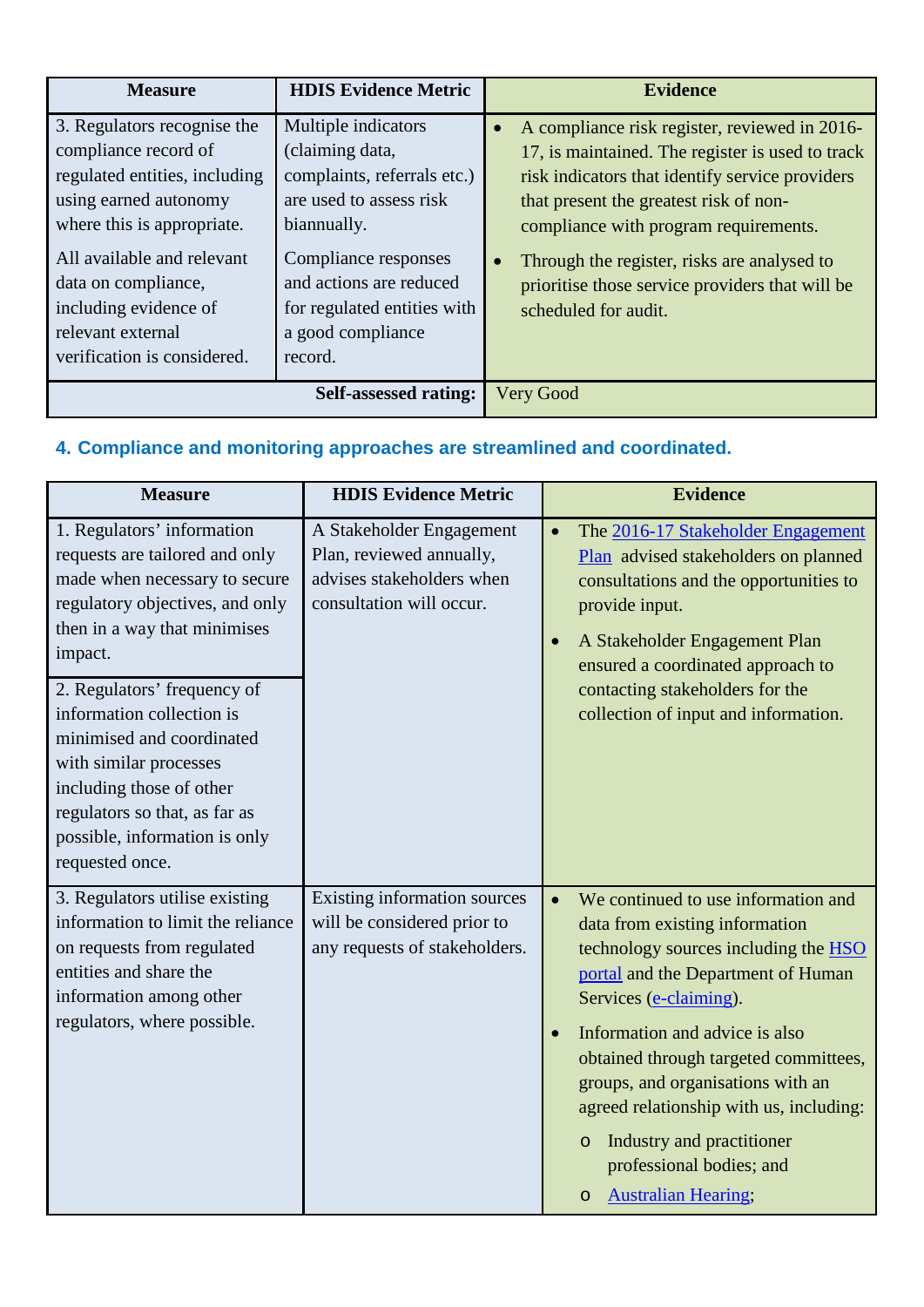| <b>Measure</b>                                                                                                                                                                        | <b>HDIS Evidence Metric</b>                                                                                                                                                                         | <b>Evidence</b>                                                                                                                                                                                                                                                                                                                                                                                                                                                                                          |
|---------------------------------------------------------------------------------------------------------------------------------------------------------------------------------------|-----------------------------------------------------------------------------------------------------------------------------------------------------------------------------------------------------|----------------------------------------------------------------------------------------------------------------------------------------------------------------------------------------------------------------------------------------------------------------------------------------------------------------------------------------------------------------------------------------------------------------------------------------------------------------------------------------------------------|
|                                                                                                                                                                                       |                                                                                                                                                                                                     | the National Disability Insurance<br>$\circ$<br>Agency (NDIA) and other<br>relevant Australian Government<br>agencies.                                                                                                                                                                                                                                                                                                                                                                                   |
| 4. Regulators base monitoring<br>and inspection approaches on<br>risk and, where possible, take<br>into account the circumstance<br>and operational needs of the<br>regulated entity. | A risk-based approach,<br>taking into account the<br>circumstance and operational<br>needs of stakeholders, is used<br>when scheduling and<br>prioritising compliance<br>actions, including audits. | A compliance risk register, reviewed<br>in 2016-17, is maintained. The register<br>is used to track risk indicators that<br>identify hearing service providers that<br>present the greatest risk of non-<br>compliance with program<br>requirements.<br>The register is used to prioritise those<br>hearing service providers that will be<br>scheduled for audit<br>Auditors work with hearing service<br>providers to complete audits with<br>minimal disruption to their operational<br>requirements. |
| <b>Self-assessed rating:</b>                                                                                                                                                          |                                                                                                                                                                                                     | <b>Very Good</b>                                                                                                                                                                                                                                                                                                                                                                                                                                                                                         |

# **5. Regulators are open and transparent in their dealings with regulated entities.**

| <b>Measure</b>                                                                                                                                                                          | <b>HDIS Evidence Metric</b>                                                                                                                                      | <b>Evidence</b>                                                                                                                                                                                                                                                                                                                                                                                                                          |
|-----------------------------------------------------------------------------------------------------------------------------------------------------------------------------------------|------------------------------------------------------------------------------------------------------------------------------------------------------------------|------------------------------------------------------------------------------------------------------------------------------------------------------------------------------------------------------------------------------------------------------------------------------------------------------------------------------------------------------------------------------------------------------------------------------------------|
| 1. Regulators' risk-based<br>frameworks are publicly<br>available in a format which is<br>clear, understandable and<br>accessible.                                                      | The hearing services risk<br>based Compliance<br><b>Monitoring and Support</b><br>Framework is published on<br>the program website, and<br>updated as necessary. | The Compliance Monitoring &<br><b>Support Framework</b> is available on our<br>website for easy access and was<br>reviewed twice in 2016-17. All related<br>material on the website was also<br>updated to ensure consistency with the<br>Framework.                                                                                                                                                                                     |
| 2. Regulators are open and<br>responsive to requests from<br>regulated entities regarding the<br>operation of the regulatory<br>framework, and approaches<br>implemented by regulators. | Responses to requests from<br>regulated entities are made<br>within benchmark<br>timeframes.                                                                     | We endeavour to respond to all<br>enquiries within 7 business days and,<br>where possible, aim to resolve most<br>enquiries within 28 days, which was<br>consistently achieved in 2016-17.<br>We also meet with hearing service<br>providers to provide support and<br>education in relation to their capacity<br>to comply. These meetings may be<br>initiated by the provider or by Hearing<br>Services and can be face-to-face or via |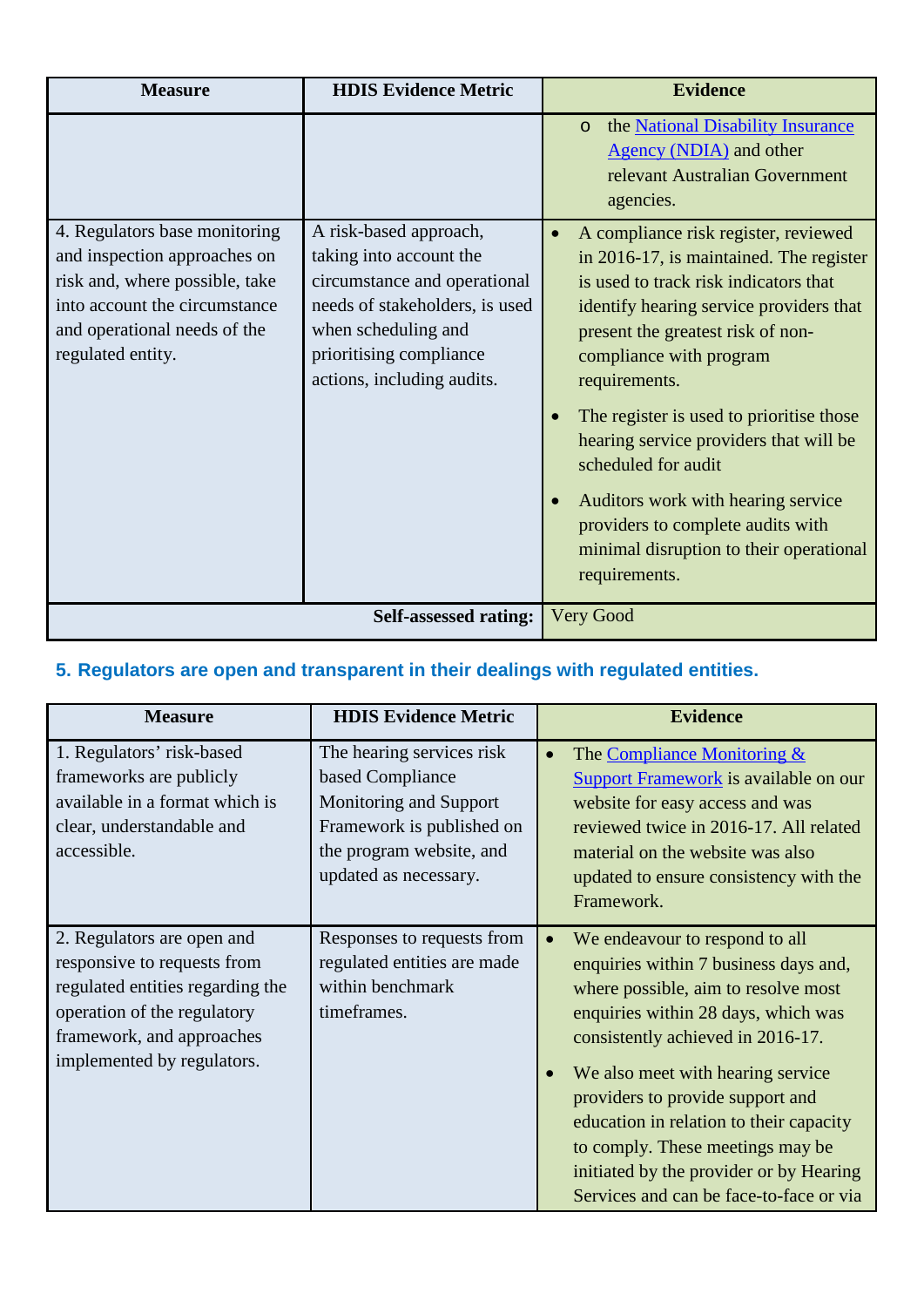| <b>Measure</b>                                                                                                                      | <b>HDIS Evidence Metric</b>                                                 | <b>Evidence</b>                                                                                                                                                                                                                                                                                                                                                                                                                                                                                                                                                                                                                                                 |
|-------------------------------------------------------------------------------------------------------------------------------------|-----------------------------------------------------------------------------|-----------------------------------------------------------------------------------------------------------------------------------------------------------------------------------------------------------------------------------------------------------------------------------------------------------------------------------------------------------------------------------------------------------------------------------------------------------------------------------------------------------------------------------------------------------------------------------------------------------------------------------------------------------------|
|                                                                                                                                     |                                                                             | teleconferencing.                                                                                                                                                                                                                                                                                                                                                                                                                                                                                                                                                                                                                                               |
| 3. Regulators' performance<br>measurement results are<br>published in a timely manner to<br>ensure accountability to the<br>public. | Performance information is<br>published on the hearing<br>services website. | The program website publishes annual<br>$\bullet$<br>performance information related to,<br>regulatory performance, program<br>utilisation, complaints, research<br>outcomes, and audit and compliance.<br><b>Our Regulator Performance</b><br>$\bullet$<br>Framework 2015-16 self-assessment<br>report was externally validated and<br>published on the DoH website in<br>December 2016.<br>The DoH Annual Report, provides a<br>detailed description of the activities<br>and reporting against planned<br>outcomes and performance targets<br>identified in the Health Portfolio<br><b>Budget Statements and Additional</b><br><b>Estimates Statements</b> . |
| <b>Self-assessed rating:</b>                                                                                                        |                                                                             | Very Good                                                                                                                                                                                                                                                                                                                                                                                                                                                                                                                                                                                                                                                       |

# **6. Regulators actively contribute to the continuous improvement of regulatory frameworks.**

| <b>Measure</b>                                                                                                                                                                                                                                                                         | <b>HDIS Evidence Metric</b>                                                                                               | <b>Evidence</b>                                                                                                                                                                                                                                                                                                                                                                                                                                                         |
|----------------------------------------------------------------------------------------------------------------------------------------------------------------------------------------------------------------------------------------------------------------------------------------|---------------------------------------------------------------------------------------------------------------------------|-------------------------------------------------------------------------------------------------------------------------------------------------------------------------------------------------------------------------------------------------------------------------------------------------------------------------------------------------------------------------------------------------------------------------------------------------------------------------|
| 1. Regulators establish cooperative<br>and collaborative relationships with<br>stakeholders to promote trust and<br>improve the efficiency and<br>effectiveness of the regulatory<br>framework.                                                                                        | We collaborate with<br>stakeholders to improve<br>program efficiency and<br>effectiveness.                                | We conducted formal consultation<br>with the hearing industry in 2016-17<br>regarding the Review of Service Items<br>and Fees and Supply of AHT,<br>culminating in the release of a public<br>discussion paper in April 2017.                                                                                                                                                                                                                                           |
| 2. Regulators engage stakeholders<br>in the development of options to<br>reduce compliance costs. This could<br>include industry self-regulation,<br>changes to the overarching<br>regulatory framework, or other<br>strategies to streamline monitoring<br>and compliance approaches. | Annual self-assessment<br>processes are<br>maintained.<br>Feedback mechanisms<br>are available for<br>regulated entities. | The annual Self Assessment Tool<br>$\bullet$<br>(SAT) process closed 31 October<br>2016, with only two hearing service<br>providers (1%) failing to submit a<br><b>SAT.</b> Four service providers reported<br>breaches of program requirements and<br>submitted rectification plans.<br>We facilitated the opportunity for<br>feedback through targeted consultation<br>groups, a public discussion paper<br>regarding:<br>The review of Service Items and<br>$\Omega$ |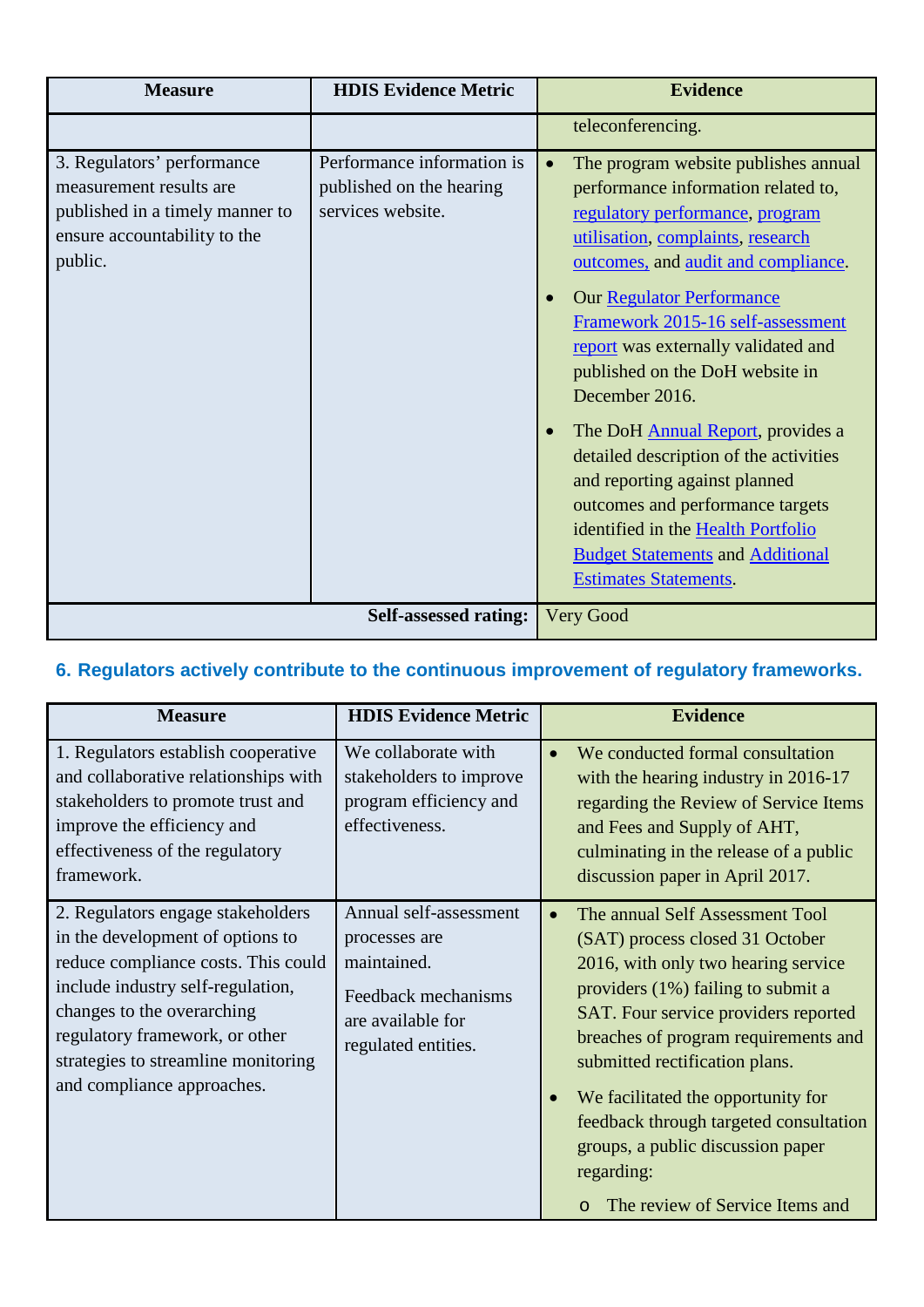| <b>Measure</b>                                                                                                                                                                                                                                     | <b>HDIS Evidence Metric</b>                                                                                                              | <b>Evidence</b>                                                                                                                                |
|----------------------------------------------------------------------------------------------------------------------------------------------------------------------------------------------------------------------------------------------------|------------------------------------------------------------------------------------------------------------------------------------------|------------------------------------------------------------------------------------------------------------------------------------------------|
|                                                                                                                                                                                                                                                    |                                                                                                                                          | Fees, and Supply of AHT; and<br>Facilitated in the development of a<br><b>Service Delivery Framework for</b><br>hearing services in Australia. |
| 3. Regulators regularly share<br>feedback from stakeholders and<br>performance information (including)<br>from inspections) with policy<br>departments to improve the<br>operation of the regulatory<br>framework and administrative<br>processes. | Stakeholder feedback is<br>disseminated and<br>considered throughout<br>the Office, the<br>Department and<br>Government as<br>necessary. | Stakeholder feedback was considered<br>$\bullet$<br>and made available on the Closed<br>Consultations page.                                    |
| <b>Self-assessed rating:</b>                                                                                                                                                                                                                       |                                                                                                                                          | Very Good                                                                                                                                      |